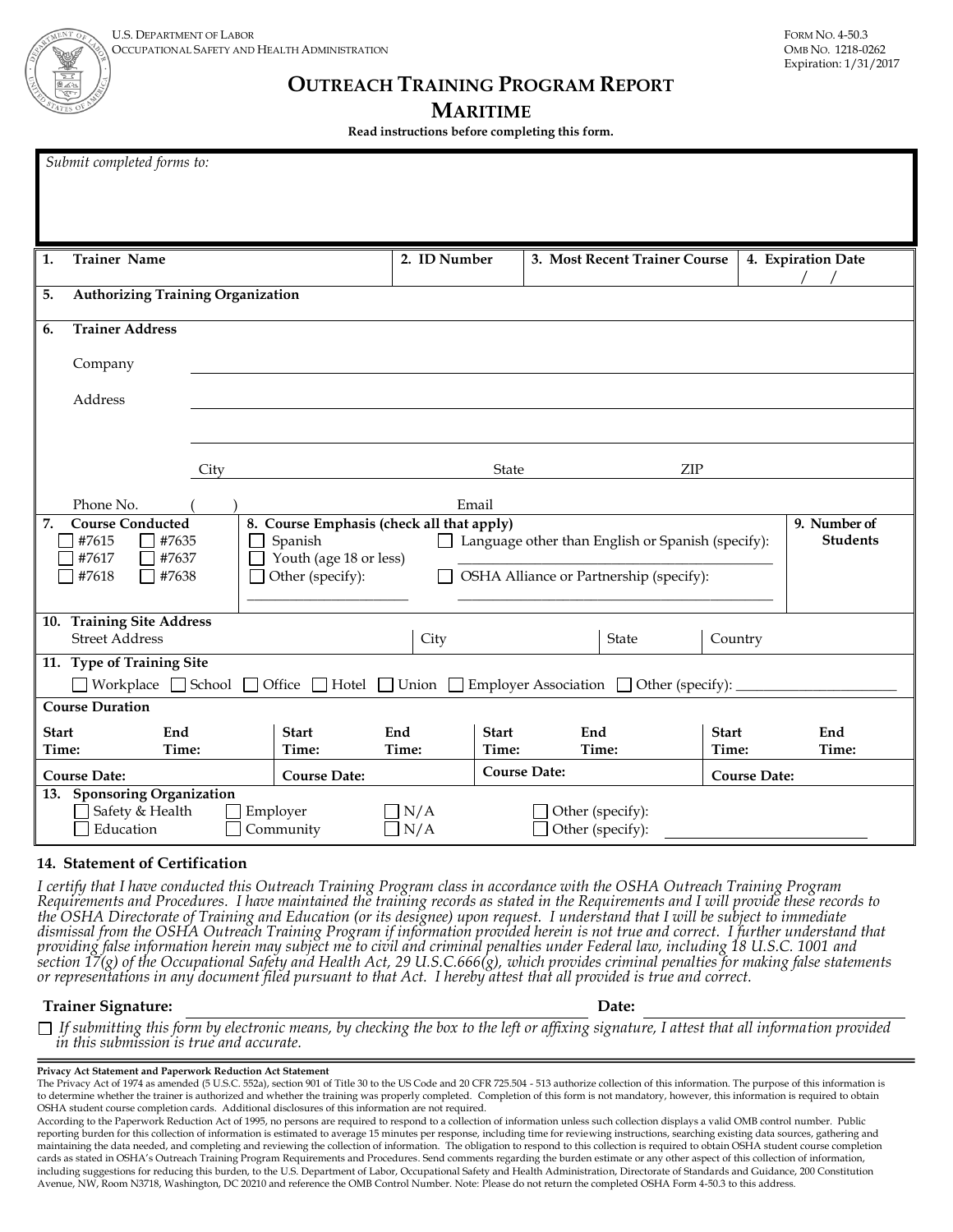

# **OUTREACH TRAINING PROGRAM REPORT**

#### **MARITIME**  $\mathbf{r}$

| 15. Topic Outline                                                                                                                                                  | 16. Student Names      |
|--------------------------------------------------------------------------------------------------------------------------------------------------------------------|------------------------|
| *Indicate the amount of time spent on each topic in the class.                                                                                                     | Names must be legible. |
| <b>REQUIRED</b>                                                                                                                                                    | 1.                     |
| Hours*<br>Introduction to OSHA (#7615, #7617, #7618)<br>Walking & Working Surfaces (#7615, #7617, #7618)<br>Personal Protective Equipment (#7615, #7617,<br>#7618) | 2.<br>3.<br>4.<br>5.   |
| Fall Protection / Scaffolding (#7615)<br>Electrical (#7615)                                                                                                        | 6.                     |
| Confined and Enclosed Spaces (#7615)<br>Fire Protection (#7615)                                                                                                    | 7.<br>8.               |
| Managing Safety and Health (#7635, #7637, #7638)                                                                                                                   | 9.                     |
| <b>ELECTIVE</b>                                                                                                                                                    | 10.                    |
| Hours*                                                                                                                                                             | 11.                    |
| Hazard Communications / Hazardous Materials<br>Lockout / Tagout                                                                                                    | 12.<br>13.             |
| <b>Respiratory Protection</b>                                                                                                                                      | 14.                    |
| Fall Protection (#7617, #7618)<br>Electrical (#7617, #7618)                                                                                                        | 15.                    |
| Confined and Enclosed Spaces (#7617, #7618)<br>Fire Protection (#7617, #7618)                                                                                      | 16.                    |
|                                                                                                                                                                    | 17.                    |
| <b>OPTIONAL</b>                                                                                                                                                    | 18.                    |
| Hours*                                                                                                                                                             | 19.                    |
| Hot Work - Welding, Burning & Cutting<br>Material Handling                                                                                                         | 20.<br>21.             |
| <b>Bloodborne Pathogens</b>                                                                                                                                        | 22.                    |
| Machine Guarding                                                                                                                                                   | 23.                    |
| Ergonomics and Proper Lifting Techniques                                                                                                                           | 24.                    |
| <b>OTHER</b>                                                                                                                                                       | 25.                    |
| Hours*                                                                                                                                                             | 26.                    |
|                                                                                                                                                                    | 27.                    |
|                                                                                                                                                                    | 28.                    |
|                                                                                                                                                                    | 29.                    |
|                                                                                                                                                                    | 30.<br>31.             |
|                                                                                                                                                                    | 32.                    |
|                                                                                                                                                                    | 33.                    |
| <b>TOTAL HOURS</b>                                                                                                                                                 | 34.                    |
|                                                                                                                                                                    | 35.                    |
|                                                                                                                                                                    | 36.                    |

37. 38. 39. 40.